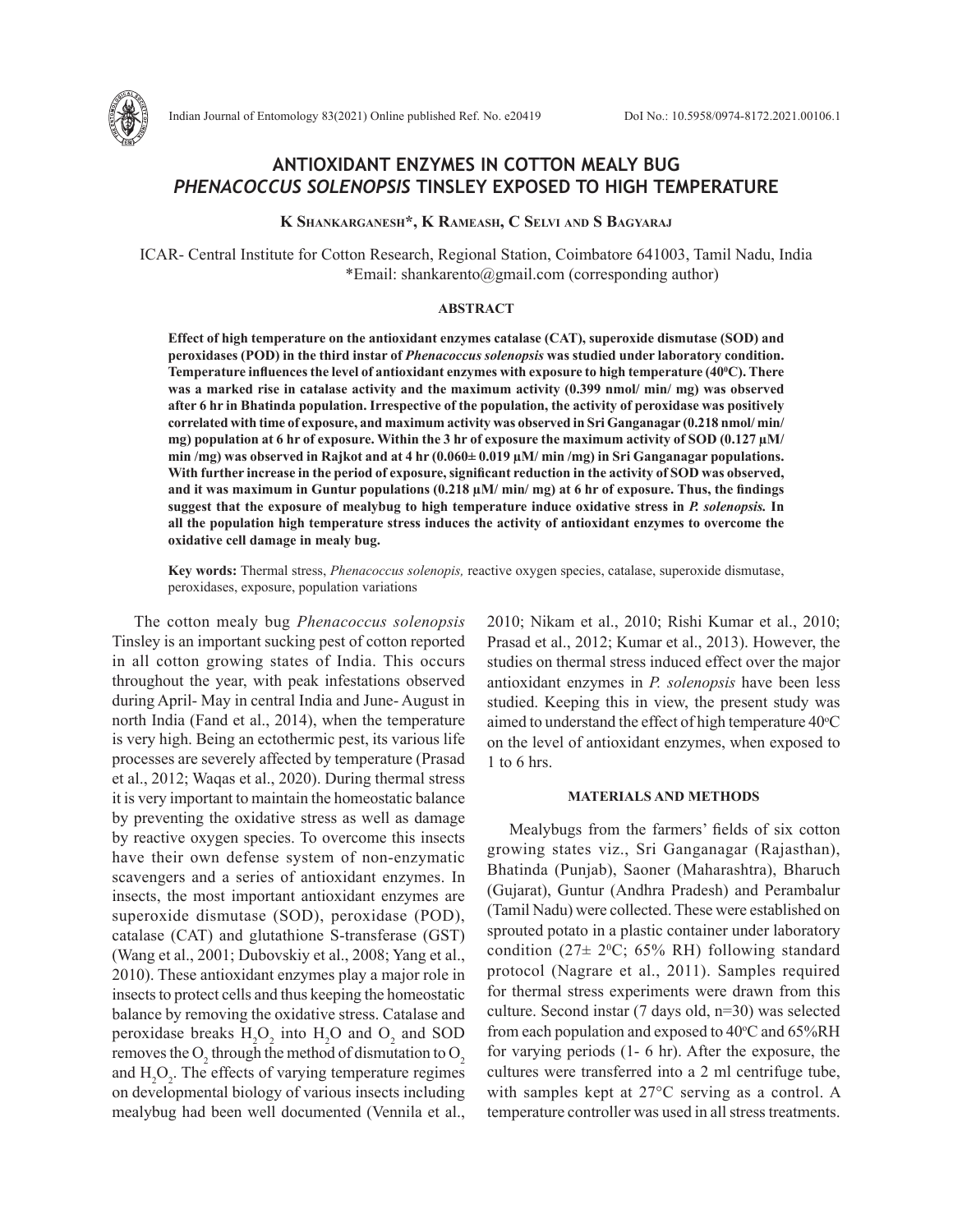In order to check mortality, populations were allowed to recover at 27°C for 30 min after shock. Then the surviving ones were frozen immediately stored at -80°C until analysis. The treatments were replicated thrice.

The activities of antioxidant enzymes, including catalase (CAT), peroxidases (POD), superoxide dismutase (SOD) was measured using commercially available assay kits. Enzyme estimation was carried out by following the manufacturer's protocol and the absorbance was read in a microplate reader (Multiskan EX, Labsystems Inc., Franklin, MA, USA). For determination of enzyme expression level, single mealybug which was subjected to thermal stress experiment was homogenized in respective sample buffer (100 µl of phosphate buffer; pH 7.5), centrifuged at  $15,000$  rpm for 10 min at  $4^{\circ}$ C and the resultant supernatant was used for protein content and enzymatic activity analysis. Supernatants obtained from these homogenates were used to determine the CAT, POD and SOD activities according to the Cai et al. (2019) with slight modifications.

The CAT activity was determined with a catalase assay kit (# 707002, Cayman Chemical Co., Ann Arbor, MI, USA) as per manufacturer's instruction. The CAT assay buffer (100mM potassium phosphate, pH 7.0) and sample buffer (25mM potassium phosphate pH 7.5, containing 1mM EDTA and 0.1% BSA) was used for measuring the absorbance at 540 nm due to  $H_2O_2$ decomposition. Enzyme activity was calculated as concentration of hydrogen peroxide reduced/ min/ mg protein. One unit is defined as the amount of enzyme that will cause the formation of 1.0 nmol of formaldehyde/ min at 25 °C. The specific activity peroxidase was expressed in nmol/ min/ mg protein. Peroxidase activity was assayed with commercially available assay kit (#MAK092, Sigma-Aldrich) by measuring the amount of  $H_2O_2$  reduced during the assay at a wavelength of 570 nm (homogenization buffer consist of 100 µl of phosphate buffer; pH 7.5) and assay buffer 100 µl (50mM Tris-HCl, pH-7.6 containing 5 mM EDTA). The specific activity peroxidase was expressed in nmol/ min/ mg protein.

The SOD activity was determined using a SOD determination kit (#19160, Sigma-Aldrich, St. Louis, MO, USA). The activity of SOD was quantified by the sum of inhibition or the decrease in colour development at 450 nm. SOD activity was standardized using cytochrome c and xanthine oxidase coupled assay. The specific activity SOD was expressed in  $\mu$ M/ min/ mg protein. Protein concentrations of individual samples were determined kit (Himedia) using bovine serum albumin as a standard (Bradford, 1976) and absorbance was read at 595 nm (Labsystem Multiskan EX, Lab systems Inc., Franklin, MA, USA) after the incubation period of samples and reagents for 15 min (25°C) in micro titer plates.

#### **RESULTS AND DISCUSSION**

The activity of antioxidant enzyme (SOD, POD and CAT) in *P. solenopsis* was significantly affected due to high temperature (40°C) exposure. In Saoner population, maximum catalase activity was observed at 2 hr after exposure (0.172 nmol/ min/ mg) and further increase in the period of exposure resulted in reduction in the activity of the catalase. Gradual increase in the activity of catalase was noticed in Bhatinda, Rajkot and Guntur populations and the maximum activity (1.666 nmol/ min/ mg) was observed at 6 hr of exposure in Guntur and Perambalur population (Table 1). In response to the period of exposure, peroxidase activity with  $40^{\circ}$ C exposed *P. solenopsis* was in increasing trend. The maximum activity was observed in Guntur population at 0. 218 nmole / min / mg at 6 hr of exposure followed by Bhatinda, Rajkot and Saoner populations. While, in Perambalur, the maximum peroxidase activity (0.127 nmol/ min/ mg) was observed at 5 hr after exposure (Table 1). Exposure of 3rd instar of *P. solenopsis* to high temperature influenced the activity of superoxide dismutase (SOD). Increasing trend in the activity was observed in Bhatinda, Saoner and Guntur populations from 1- 6 hr after exposure. The maximum activity of SOD was observed in Guntur populations  $(0.218 \mu M)$ min/ mg). In Sri Ganganagar the maximum activity of SOD reached at 4 hr but showed a significant reduction in the activity of SOD at 6 hr of exposure.

Temperature is one of the most key environmental factors that bring out physiological changes in most of the organisms (Jia et al., 2011). As insects are ectotherms, suffers losses from physiological fitness and sometimes leads to death (Dillon et al., 2009). Catalase and SOD are the most important antioxidant enzymes against ROS. Superoxide dismutase catalyses the dismutation of superoxide radicals to  $H_2O_2$  and  $O_2$ , and constitutes the most important enzyme in cellular defense because its activation directly modulates the amounts of  $O_2$  and  $H_2O_2$  (Foyer and Noctor 2000; Thannickal and Fanburg 2000). In the present study, temperature stress significantly influenced the activities of antioxidant enzymes in insects. The overall activity of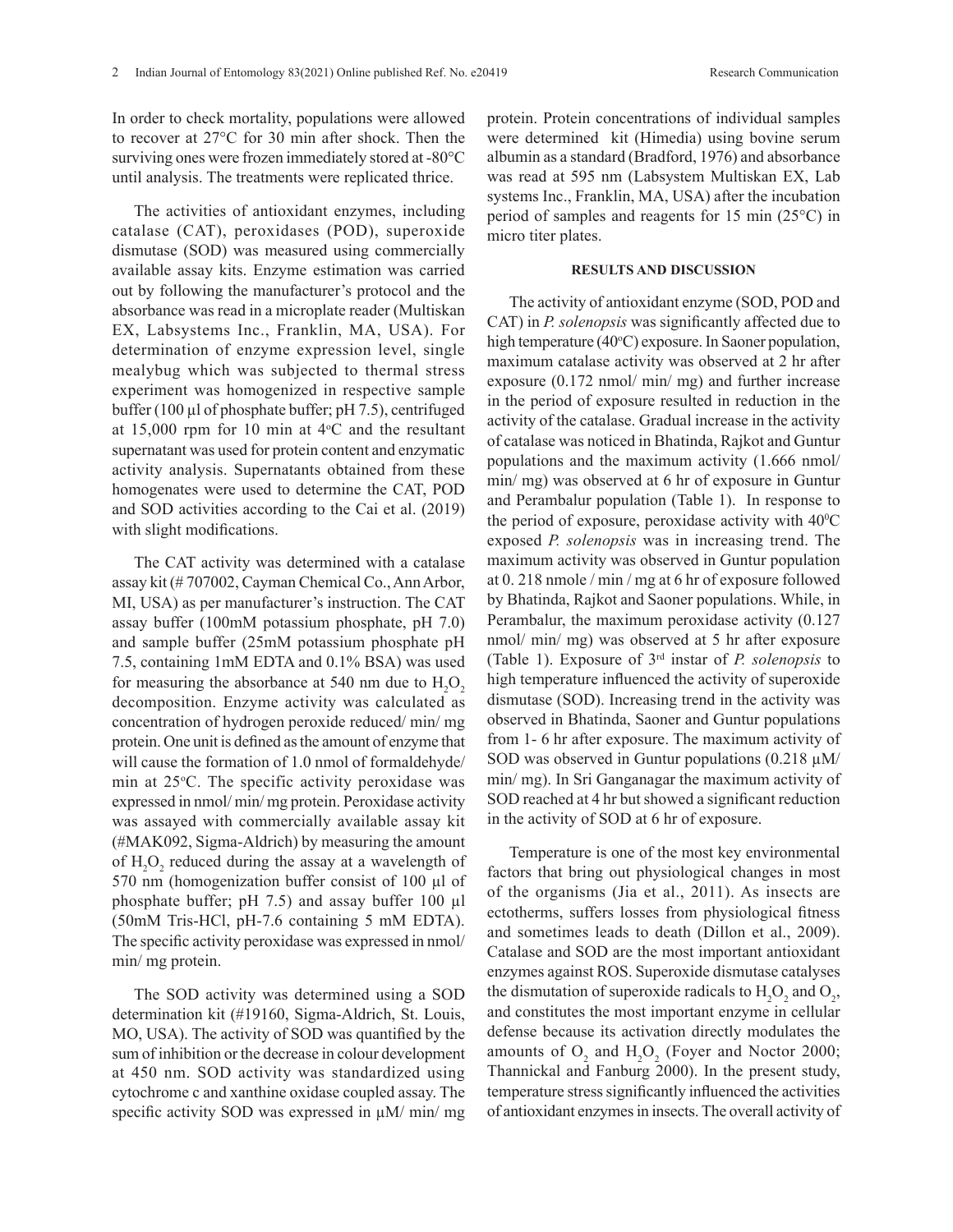Antioxidant enzymes in cotton mealy bug *Phenacoccus solenopsis* Tinsley exposed to high temperature 3 K Shankarganesh et al.

| Period of      | Sriganganagar                                      | Bhatinda          | Rajkot            | Saoner            | Guntur            | Perambalur        |
|----------------|----------------------------------------------------|-------------------|-------------------|-------------------|-------------------|-------------------|
| exposure (Hrs) | Catalase (nmol/ min/ mg $\pm$ SEm)                 |                   |                   |                   |                   |                   |
| Control        | $0.093 \pm 0.003$                                  | $0.134 \pm 0.001$ | $0.184 \pm 0.007$ | $0.119 \pm 0.002$ | $0.311 \pm 0.009$ | $0.090 \pm 0.016$ |
|                | $0.111 \pm 0.002$                                  | $0.110 \pm 0.006$ | $0.203 \pm 0.002$ | $0.125 \pm 0.002$ | $0.407 \pm 0.009$ | $0.203 \pm 0.003$ |
| $\overline{2}$ | $0.125 \pm 0.001$                                  | $0.119 \pm 0.004$ | $0.213 \pm 0.124$ | $0.172 \pm 0.007$ | $1.073 \pm 0.008$ | $0.252 \pm 0.002$ |
| 3              | $0.159 \pm 0.003$                                  | $0.108 \pm 0.033$ | $0.243 \pm 0.002$ | $0.141 \pm 0.001$ | $1.081 \pm 0.001$ | $0.247 \pm 0.006$ |
| 4              | $0.180 \pm 0.006$                                  | $0.179 \pm 0.002$ | $0.267 \pm 0.004$ | $0.134 \pm 0.001$ | $1.106 \pm 0.006$ | $0.199 \pm 0.024$ |
| 5              | $0.243 \pm 0.002$                                  | $0.246 \pm 0.002$ | $0.290 \pm 0.002$ | $0.125 \pm 0.003$ | $1.250 \pm 0.005$ | $0.283 \pm 0.009$ |
| 6              | $0.161 \pm 0.006$                                  | $0.399 \pm 0.005$ | $0.295 \pm 0.004$ | $0.126 \pm 0.002$ | $1.666 \pm 0.403$ | $0.235 \pm 0.019$ |
|                | Peroxidase (nmol/ min/ mg $\pm$ SEm)               |                   |                   |                   |                   |                   |
| Control        | $0.023 \pm 0.016$                                  | $0.034 \pm 0.002$ | $0.089 \pm 0.009$ | $0.066 \pm 0.002$ | $0.173 \pm 0.038$ | $0.081 \pm 0.001$ |
| 1              | $0.034 \pm 0.006$                                  | $0.012 \pm 0.052$ | $0.084 \pm 0.044$ | $0.060 \pm 0.003$ | $0.177 \pm 0.003$ | $0.086 \pm 0.024$ |
| $\overline{c}$ | $0.050 \pm 0.006$                                  | $0.051 \pm 0.075$ | $0.087 \pm 0.028$ | $0.069 \pm 0.005$ | $0.185 \pm 0.036$ | $0.094 \pm 0.043$ |
| 3              | $0.057 \pm 0.013$                                  | $0.052 \pm 0.029$ | $0.103 \pm 0.031$ | $0.072 \pm 0.003$ | $0.175 \pm 0.088$ | $0.104 \pm 0.005$ |
| $\overline{4}$ | $0.060 \pm 0.019$                                  | $0.058 \pm 0.007$ | $0.112 \pm 0.024$ | $0.075 \pm 0.141$ | $0.192 \pm 0.033$ | $0.126 \pm 0.022$ |
| 5              | $0.028 \pm 0.006$                                  | $0.062 \pm 0.032$ | $0.096 \pm 0.007$ | $0.077 \pm 0.061$ | $0.183 \pm 0.038$ | $0.127 \pm 0.006$ |
| 6              | $0.023 \pm 0.001$                                  | $0.063 \pm 0.004$ | $0.097 \pm 0.005$ | $0.124 \pm 0.001$ | $0.218 \pm 0.088$ | $0.124 \pm 0.046$ |
|                | Superoxide dismutase ( $\mu$ M/ mg/ min $\pm$ SEm) |                   |                   |                   |                   |                   |
| Control        | $0.050 \pm 0.006$                                  | $0.034 \pm 0.002$ | $0.089 \pm 0.009$ | $0.066 \pm 0.002$ | $0.173 \pm 0.038$ | $0.081 \pm 0.001$ |
|                | $0.034 \pm 0.006$                                  | $0.012 \pm 0.052$ | $0.084 \pm 0.044$ | $0.060 \pm 0.003$ | $0.177 \pm 0.003$ | $0.086 \pm 0.024$ |
| $\overline{c}$ | $0.023 \pm 0.016$                                  | $0.051 \pm 0.075$ | $0.087 \pm 0.028$ | $0.069 \pm 0.005$ | $0.185 \pm 0.036$ | $0.094 \pm 0.043$ |
| 3              | $0.057 \pm 0.013$                                  | $0.052 \pm 0.029$ | $0.103 \pm 0.031$ | $0.072 \pm 0.003$ | $0.192 \pm 0.033$ | $0.104 \pm 0.005$ |
| $\overline{4}$ | $0.060 \pm 0.019$                                  | $0.058 \pm 0.007$ | $0.112 \pm 0.024$ | $0.075 \pm 0.141$ | $0.183 \pm 0.038$ | $0.126 \pm 0.022$ |
| 5              | $0.028 \pm 0.006$                                  | $0.062 \pm 0.032$ | $0.096 \pm 0.007$ | $0.077 \pm 0.061$ | $0.175 \pm 0.088$ | $0.127 \pm 0.006$ |
| 6              | $0.023 \pm 0.001$                                  | $0.063 \pm 0.004$ | $0.097 \pm 0.005$ | $0.124 \pm 0.001$ | $0.218 \pm 0.088$ | $0.124 \pm 0.046$ |

Table 1. Activity of antioxidant enzymes in field populations of *P. solenopsis* exposed to high temperature  $(40^{\circ}C)$ 

CAT, POD and SOD increased with period of exposure to ambient temperature in all the populations of *P. solenopsis* (Waqas et al., 2020b; Shankarganesh et al., 2020). The CAT activity increased at 40°C as compared to control. Under thermal stress condition the CAT activity increased in parasitized Oriental fruit fly larvae (Cai et al., 2019). Similarly, the activity of POD was significantly higher in all the populations. Depending upon the period of thermal stress the SOD activity in the *P. solenopsis* was significantly influenced. Early or initial-stage of exposure to temperature changes resulted in oxidative stress regulated by antioxidant enzymes, but continued stress caused by varied temperature exposure resulted in decreased SOD activity.

Jia et al. (2011) showed that the activities of CAT, peroxidase (POX) and SOD significantly increased in *Bacterocera dorsalis* (Hendel) in response to thermal stress. However, prolonged exposure to heat or cold shock resulted in decreased activities of CAT, GST and SOD accompanied by impaired antioxidant capacity and high levels of oxidative stress. In *Panonychus citri* and *Propylaea japonica*, the high temperature exposure increased the levels of SOD and GST (Yang et al., 2010; Zhang et al., 2015). Similar results were observed in the aphid parasitoid *Aphidius gifuensis* when the pupae and adults were exposed to temperature above 30°C; activities of GST, SOD, CAT and POD significantly increased (Kang et al., 2017). The effects of temperature on the activity of antioxidant enzymes in larvae of *B. dorsalis* parasitized by *Diachasmimorpha longicaudata* (Wang et al., 2013; Cai et al., 2019) and *Paracoccus marginatus* parasitized by *Acerophagus papayae* (Shankarganesh et al., 2020) indicated that CAT, POD and SOD together, have an important role in preventing the insect suffering from oxidative damage with ROS induced by heat stress. This basic information will certainly help in predicting the direct or indirect effect temperature stress on population dynamics of *P. solenopsis* under varied environmental conditions and thereby to frame management strategies against this mealy bug.

## **ACKNOWLEDGEMENTS**

Authors thank the Department of Science and Technology, Extra Mural Research Grant (Individual Centric) for financial support and the institutional support from Director, ICAR-Central Institute for Cotton Research (CICR) and Project Coordinator and Head, ICAR-CICR, RS, Coimbatore.

### **REFERENCES**

Bradford M M. 1976. A rapid and sensitive method for the quantization